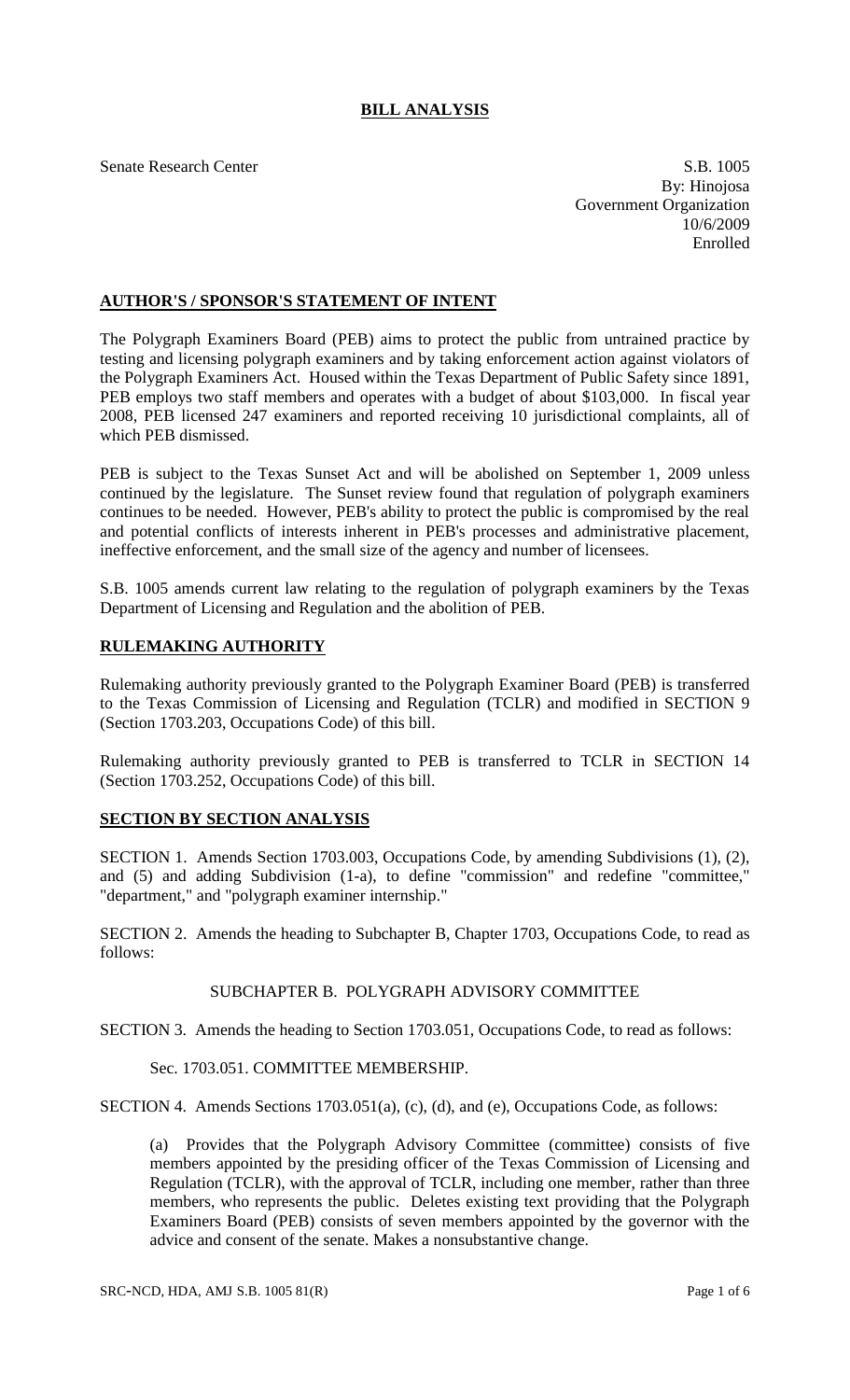(c) Requires a polygraph examiner member to be actively engaged as a polygraph examiner on the date of appointment. Deletes existing text requiring a polygraph examiner to have been engaged as a polygraph examiner for at least five consecutive years before the date of the appointment. Makes nonsubstantive changes.

(d) Makes a conforming change.

(e) Requires that appointments to the committee, rather than PEB, be made without regard to the race, color, disability, sex, religion, or national origin of the appointee. Deletes existing text referring to the creed of the appointee.

SECTION 5. Amends Section 1703.054, Occupations Code, as follows:

(a) Makes a conforming change.

(b) Requires the presiding officer of TCLR, with TCLR's approval, if a vacancy occurs on the committee, to appoint a successor to fill the unexpired term. Deletes existing text requiring the governor, if a vacancy occurs on PEB, to appoint a successor to fill the unexpired term. Makes a conforming change.

SECTION 6. Amends Section 1703.055, Occupations Code, as follows:

Sec. 1703.055. New heading: PRESIDING OFFICER. Requires the presiding officer of TCLR, with TCLR's approval, rather than PEB, to appoint a member of the committee to serve as presiding officer of the committee for a two-year term, rather than elect from among its members a presiding officer, assistant presiding officer, and secretary.

SECTION 7. Amends Subchapter B, Chapter 1703, Occupations Code, by adding Section 1703.058, as follows:

Sec. 1703.058. COMMITTEE DUTIES. Requires the committee to advise TCLR on educational requirements for a polygraph examiner, the contents of a licensing examination, technical issues related to a polygraph examination, the specific offenses for which a conviction would constitute grounds for the Texas Department of Licensing and Regulation (TDLR) to take action under Section 53.021, and administering and enforcing this chapter.

SECTION 8. Amends Section 1703.202, Occupations Code, to require that an application for a polygraph examiner be made to TDLR in writing on a form prescribed by TDLR, rather than be made to PEB's secretary in writing under oath; be accompanied by the required nonrefundable fee; and include any information TDLR, rather than PEB, considers necessary to evaluate the applicant's qualifications.

SECTION 9. Amends Section 1703.203, Occupations Code, as follows:

Sec. 1703.203. QUALIFICATIONS FOR LICENSE. (a) Provides that a person is qualified for a polygraph examiner license if the person has not been convicted of an offense that directly relates to the duties and responsibilities of a polygraph examiner, rather than a misdemeanor involving moral turpitude or a felony; either holds a baccalaureate degree from a college or university accredited by an organization designated by TDLR that TDLR determines has accreditation standards ensuring a high level of student scholarship; or has active investigative experience during the five years preceding the application; either is a graduate of a TDLR-approved, rather than PEBapproved, polygraph examiners course and has satisfactorily completed at least six months of a polygraph examiner internship; or has satisfactorily completed at least 12 months of a polygraph examiner internship; and has passed an examination conducted by, under the supervision of, or approved by TDLR to determine the person's competency for a license. Makes conforming changes.

(b) Requires TCLR, rather than PEB, by rule to establish the specific offenses that disqualify an applicant under Subsection (a)(1) (relating to a person being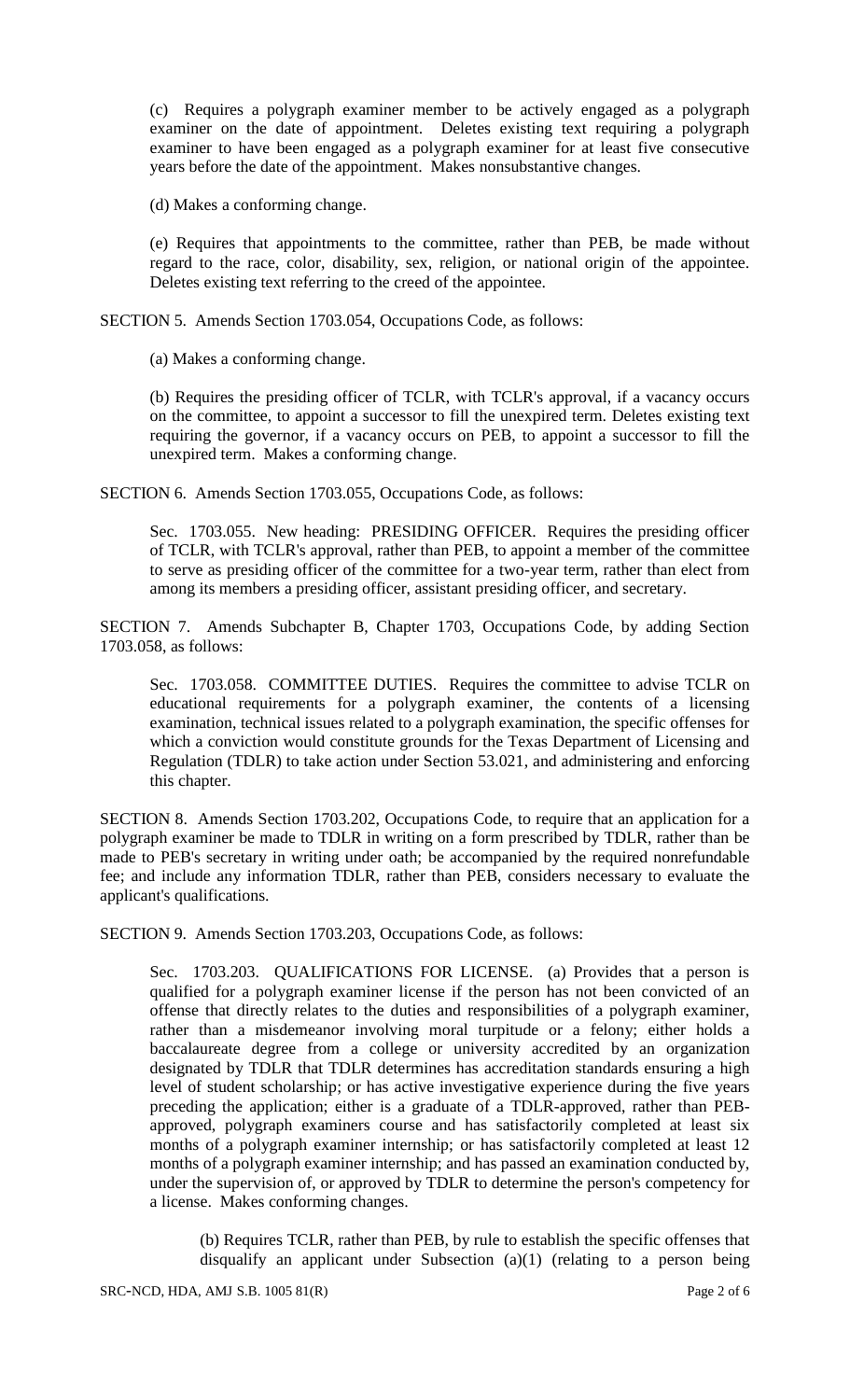qualified for a polygraph examiner license if the person has not been convicted of an offense that directly relates to the duties and responsibilities of a polygraph examiner). Makes a conforming change and a nonsubstantive change.

(c) Makes a conforming change.

SECTION 10. Amends Section 1703.205, Occupations Code, as follows:

Sec. 1703.205. ISSUANCE OF LICENSE; SURETY BOND OR INSURANCE POLICY REQUIREMENT. (a) Makes a conforming change.

(b) Requires that each license be issued by TDLR, rather than be signed by PEB members and issued under the PEB seal.

SECTION 11. Amends Sections 1703.206(a) and (c), Occupations Code, as follows:

(a) Requires an applicant for the issuance or renewal of a polygraph examiner license who is not a resident of this state, in addition to meeting all other requirements for a license to file with TDLR, rather than PEB, an irrevocable consent to have process in the action served on the applicant by leaving two copies of the process with TDLR, rather than PEB's secretary.

(c) Makes conforming changes.

SECTION 12. Amends Section 1703.207, Occupations Code, to authorize the executive director of TDLR, rather than PEB, to waive any license requirement for an applicant who holds a license from another state that has license requirements substantially equivalent to those of this state.

SECTION 13. Amends Sections 1703.208(b)-(d), Occupations Code, as follows:

(b) Authorizes TDLR to issue a polygraph examiner internship license to an applicant who applies for the license and pays the required fee. Deletes existing text authorizing the secretary of PEB on PEB approval, to issue a polygraph examiner internship license to an applicant who applies for the license and pays the required fee at least 10 days before the date the internship began. Makes a conforming change.

(c) Provides that a polygraph examiner internship license expires on the first anniversary of the date of issuance and may be renewed once. Deletes existing text providing that, on good cause shown to PEB, the license may be extended or renewed for not more than six months.

(d) Makes a conforming change.

SECTION 14. Amends Section 1703.252(a), Occupations Code, to authorize TCLR, rather than PEB, by rule to adopt a system under which polygraph examiner licenses expire on various dates during the year.

SECTION 15. Amends Section 1703.254(b), Occupations Code, to require a person eligible for license renewal under Subsection (a), before the second anniversary of the date of the service, training, or education terminates, to pay to TDLR, rather than PEB, the required renewal fee and certify to TDLR, rather than provide to PEB an affidavit stating, that the person was engaged in the service, training, or education, and termination of the service, training or education occurred under an honorable condition.

SECTION 16. Amends Section 1703.255(a), Occupations Code, to make a conforming change.

SECTION 17. Amends Section 1703.301, Occupations Code, as follows:

Sec. 1703.301. LICENSE HOLDER INFORMATION. Requires a polygraph examiner to notify TDLR, rather than the secretary of PEB, in writing of a change in the examiner's principal business location not later than the 30th day after the date the change is made.

SRC-NCD, HDA, AMJ S.B.  $1005 81(R)$  Page 3 of 6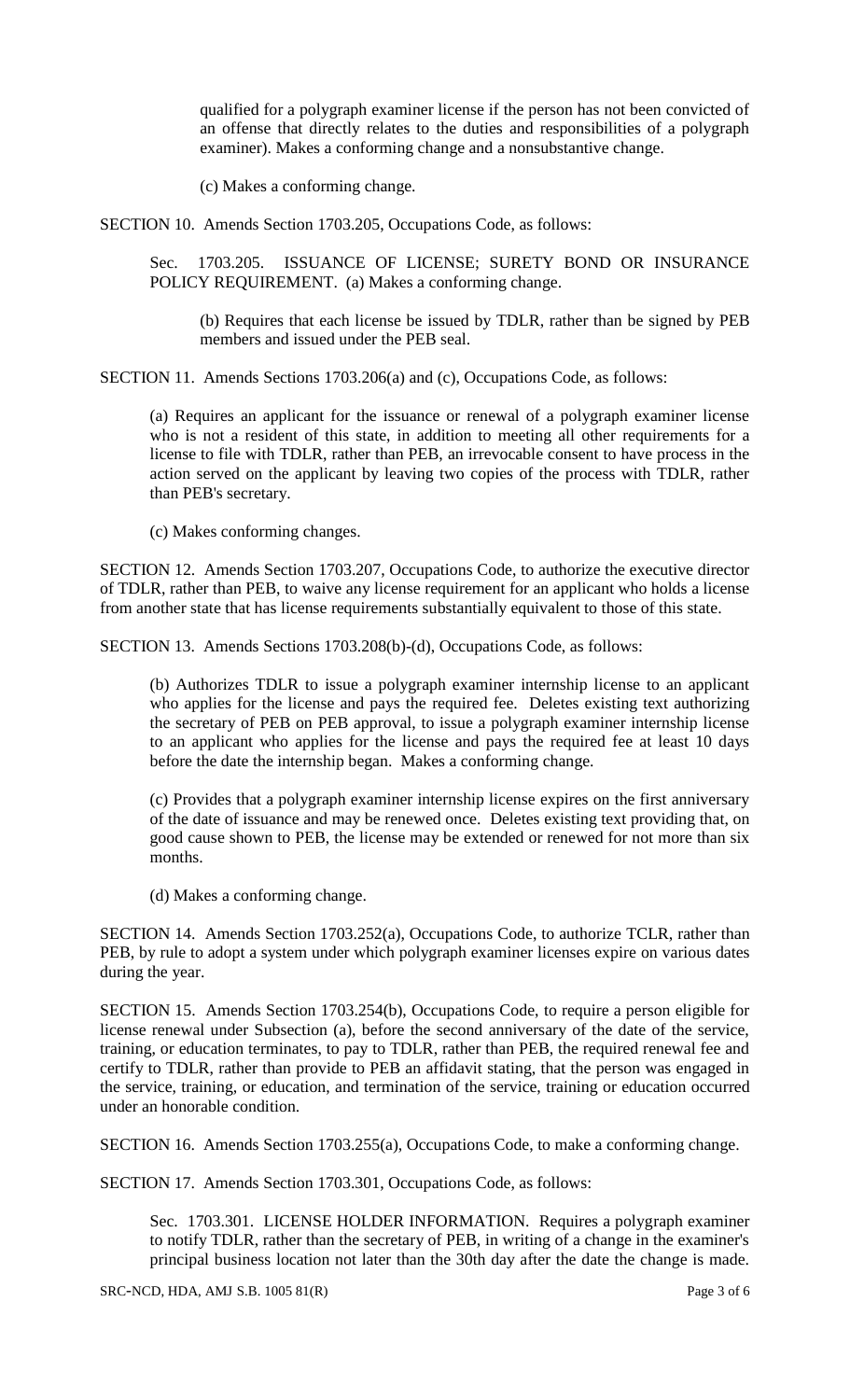Deletes designation of Subsection (a) and Subsection (b) and existing text providing that failure to notify the secretary as required by Subsection (a) results in automatic suspension of the examiner's license.

SECTION 18. Amends Section 1703.306(b), Occupations Code, to make a conforming change.

SECTION 19. Amends Subchapter G, Chapter 1703, Occupations Code, by adding Section 1703.307, as follows:

Sec. 1703.307. INFORMATION INCLUDED IN CONTRACT FOR SERVICES AND WAIVER OF LIABILITY. Requires that a written contract for a polygraph examiner's services and a waiver of liability signed by the subject of a polygraph examination inform the subject of the procedures to file a complaint against the examiner with TDLR and contain the name, mailing address, and telephone number of TDLR.

SECTION 20. Amends Section 1703.351, Occupations Code, as follows:

Sec. 1703.351. LICENSE DENIAL AND DISCIPLINARY ACTION. (a) Authorizes TDLR, rather than requires PEB, to take action authorized under Subsection (b) against an applicant or license holder who commits certain acts, including failing to provide within a reasonable time information requested by TDLR, rather than PEB's secretary, as the result of a formal complaint to TDLR, rather than PEB, alleging a violation of this chapter, or is convicted of an offense that directly relates to the duties and responsibilities of a polygraph examiner, rather than a misdemeanor involving moral turpitude or a felony.

(b) Requires TDLR, on determining that an applicant or license holder has engaged in an act listed under Subsection (a), to deny, rather than refuse to issue, a license to the applicant; revoke or suspend the person's license; or reprimand the person. Makes a conforming change.

(c) Makes a conforming change.

SECTION 21. Amends Section 1703.353, Occupations Code, as follows:

Sec. 1703.353. SURRENDER OF LICENSE. Requires a license holder whose license is suspended or revoked to immediately surrender the license to TDLR. Deletes designation of Subsection (a) and Subsection (b) and existing text requiring PEB's secretary to restore a suspended or revoked license to the license holder on PEB's written recommendation. Makes a conforming change.

SECTION 22. Amends Section 1703.354, Occupations Code, to make conforming changes.

SECTION 23. Amends Section 1703.355, Occupations Code, as follows:

Sec. 1703.355. New heading: ADMINISTRATIVE PROCEDURE. Provides that the administrative procedures under Sections 51.310 (Administrative Procedure), 51.353 (Administrative Sanctions), and 51.354 (Right to Hearing; Administrative Procedure) apply to a disciplinary action taken under this chapter. Deletes existing text authorizing a person to appeal an action of PEB, including the refusal to issue a license to the person or the suspension or revocation of the person's license, by timely filing a petition in a district court in the county in which the person resides or Travis County. Deletes exiting text providing that an appeal of PEB action is governed by Chapter 2001 (Administrative Procedure), Government Code.

SECTION 24. Amends Subchapter H, Chapter 1703, Occupations Code, by adding Section 1703.356, as follows:

Sec. 1703.356. APPEAL. (a) Provides that an appeal of a TDLR action under this chapter is governed by Chapter 2001, Government Code.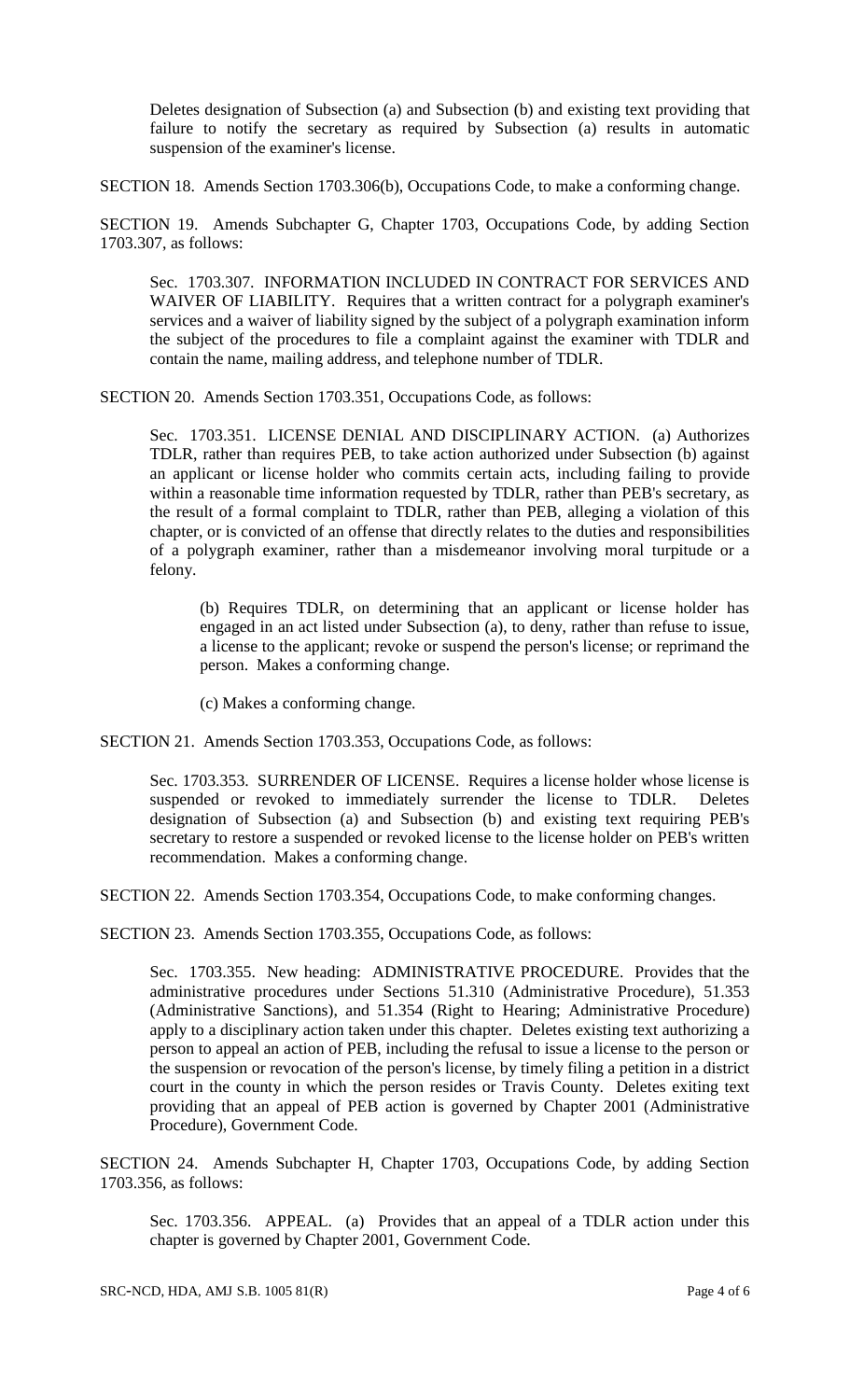(b) Provides that the standard of review is under the substantial evidence rule.

SECTION 25. Amends Section 1703.401(a), Occupations Code, to require TDLR, rather than PEB's secretary on direction of a majority of PEB, if a person violates this chapter, through the attorney general, to apply in the state's name in district court for an order to enjoin the violation of or to enforce compliance with this chapter if a person violates this chapter.

SECTION 26. Amends Section 411.122(d), Government Code, to delete existing text providing that PEB is one of the state agencies subject to this section. Makes nonsubstantive changes.

SECTION 27. Amends Section 2054.352(a), Government Code, to delete existing text providing that PEB is a licensing entity required to participate in the system established under Section 2054.353 (Electronic System for Occupational Licensing Transactions). Makes nonsubstantive changes.

SECTION 28. Repealer: Section 1703.005 (Application of Sunset Act), Occupations Code.

Repealer: Section 1703.052 (Eligibility of Public Members), Occupations Code.

Repealer: Section 1703.053 (Membership and Employee Restrictions), Occupations Code.

Repealer: Section 1703.056 (Grounds for Removal), Occupations Code.

Repealer: Section 1703.057 (Per Diem; Reimbursement), Occupations Code.

Repealers: Subchapter C (Board Powers and Duties) and Subchapter D (Public Interest Information and Complaint Procedures), Chapter 1703, Occupations Code.

Repealer: Section 1703.204 (Examination Results), Occupations Code.

Repealer: Section 1703.253 (License Renewal), Occupations Code.

Repealer: Section 1703.352 (Administrative Hearing), Occupations Code.

SECTION 29. Requires the presiding officer of TCLR, as soon as possible after the effective date of this Act, to appoint the members of the committee in accordance with Chapter 1703, Occupations Code, as amended by this Act. Requires the presiding officer, in making the initial appointments, to designate two members for terms expiring February 1, 2011, two members for terms expiring February 1, 2013, and one member for a term expiring February 1, 2015.

SECTION 30. (a) Provides that PEB is abolished but continues in existence until January 1, 2010, for the sole purpose of transferring obligations, property, full-time equivalent positions, rights, powers, and duties to TDLR. Provides that TDLR assumes all of the obligations, property, full-time equivalent positions, rights, powers, and duties of PEB as it exists immediately before the effective date of this Act. Provides that all unexpended funds appropriated to PEB are transferred to TDLR. Requires that the transfer of the obligations, property, full-time equivalent positions, rights, powers, and duties of PEB to TDLR be completed not later than January 1, 2010.

(b) Provides that all rules of PEB are continued in effect as rules of TCLR until superseded by a rule of TCLR. Provides that a license issued by PEB is continued in effect as provided by the law in effect immediately before the effective date of this Act. Provides that a complaint, investigation, contested case, or other proceeding pending on the effective date of this Act is continued without change in status after the effective date of this Act. Provides that an activity conducted by PEB is considered to be an activity conducted by TDLR.

(c) Provides that a reference in another law or an administrative rule to PEB means TDLR.